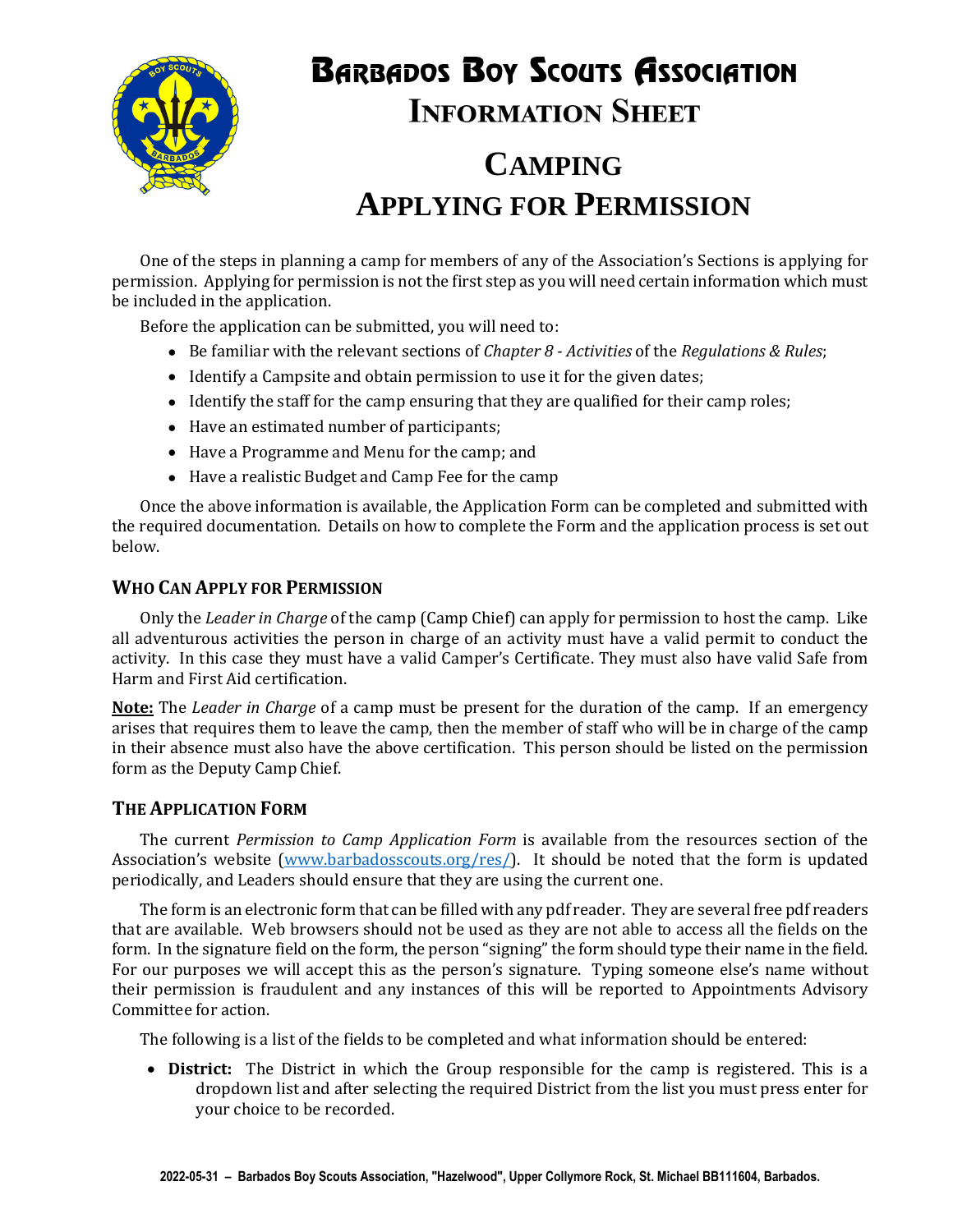- **Name of Group:** The name of the Group responsible for the camp
- **Name(s) of Other Group(s) Camping:** The names of all the Groups who will have members at the camp.
- **Name of Leader in Charge:** The name of the Leader in Charge of the camp (Camp Chief).
- **Campsite:** Name and location of the Campsite
- **Name and Address of Owner of Site:** Name and address of the owner of the campsite from whom permission was received.
- **Number of Youth Attending:** The number of Beaver Scouts, Cub Scouts, Scouts, Venture Scouts and any other persons under the age of 18 who are attending the camp. If you are unsure of the number, list the maximum number expected.
- **Number of Adults Attending:** The number of registered Members, Associate Members, and Volunteers and any other adults attending the camp. If you are unsure of the number, list the maximum number expected.

**Note:** Venture Scouts who are over 18 years of age and are attending camp in adult roles should be listed as Members and not as Venture Scouts.

- **Date of Camp:** The start and end dates of the camp.
- **Camp Fee Charged (per camper)**: The Fee charged for each camper (Do not enter a \$ sign).
- **Section B:** The name entered under *Name of Leader in Charge* will automatically be entered here. If you change the name in Section B it will automatically change under *Name of Leader in Charge*.

The Leader in Charge of the camp should type their name under signature and enter the date in the date field.

 **Section C:** The name entered under *Name of Group* will automatically be entered here. If you change the name in Section C it will automatically change under *Name of Group*.

The form should be sent to the Sponsoring Authority or the Group Scout Leader for their approval. If they approve, they should type their name under signature and enter the date in the date field. The form should then be returned to the Leader in Charge of the camp.

 **Table on Page 2:** Every adult attending camp must be listed here irrespective of their role at camp. For each adult you must enter their name, Tee-Pee ID#, whether they have a Campers, Safe from Harm and/or First Aid Certification, and the District in which they are registered. For adults registered at Headquarters, select Headquarters as their District and adults who are not registered at all, select "--" as their District.

Adults who are not registered will have to be vetted before the camp is approved. The level of vetting required will depend on the role at the camp.

If there are more adults than the table allows, the additional persons and the relevant information should be listed on a separate sheet.

**Note:** Any adult who will not be in camp full time, the time(s) of attendance must be indicated.

• **Section D:** Nothing should be filled-in in this section. This section will be completed by your District and Headquarters.

#### **APPLICATION PROCESS**

Once the Application Form is completed and signed by the relevant persons, you are now ready to submit your application. The following should be emailed to your ADC/DS:

Completed and signed *Permission to Camp Application Form*;